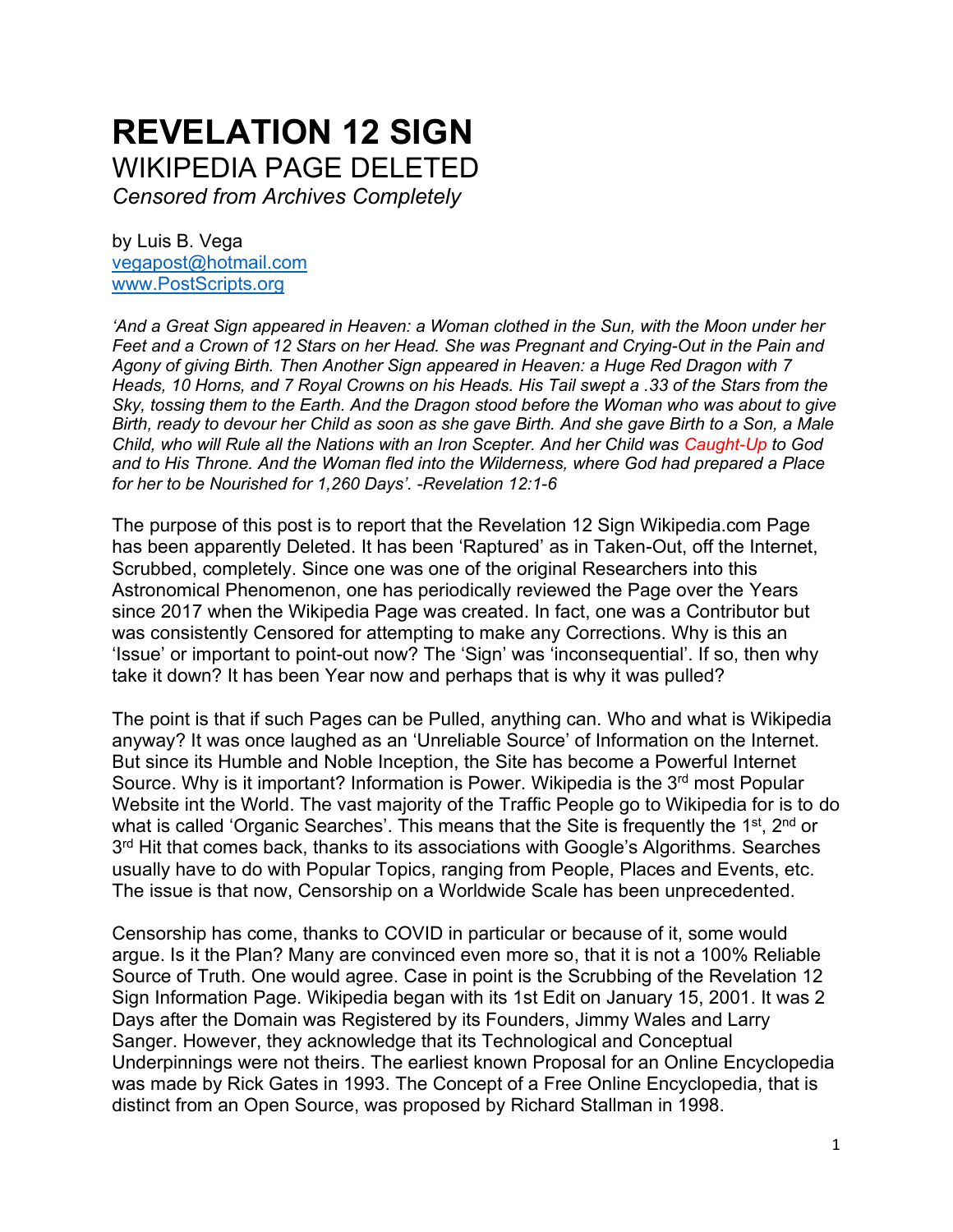## **Big Brother is Watching Your Posts**

Where did 'Wiki' come from? According Wikipedia, a Wiki is a Hypertext Publication Collaboratively Edited and directly Managed by its own Audience. A typical Wiki contains Multiple Pages for the Subjects or Scope of a Project. It is said that it could be either Open to the Public or limited to use within an Organization for maintaining its Internal Knowledge Base. However, one is of the opinion that here lies the Problem with such a Repository of Supposed 'Truth'. The issue becomes 'Dangerous' when 'Truth' becomes Relative, Subjective or Expunged. And who controls the Wiki's or the Posts?

What if a Contributor of Articles and Information is subject to Censorship based on Religion or Politics? For example, take the Revelation 12 Sign. Many attempts to provide a True Context and Timeline based on one's Solid Research since 2008 where constantly deleted. Attempts to contact the Original Creators of the Page were ignored. The following are some examples of how the Rev 12 Page was constantly tampered with and a lot of Misinformation prevailed as to who-what-where-when, etc. One gaveup in attempting to rectify any Erroneous Information pertaining to the Sign. It seems it took a Life of its own and only Certain Information was allowable or Misinformation, etc.

*Revelation 12 Sign - Wikipedia (No longer Active) – Pulled off the Internet. [https://en.wikipedia.org/wiki/Revelation\\_12\\_Sign](https://en.wikipedia.org/wiki/Revelation_12_Sign)*

### *8/24/2017 Entry*

'Scottie Clark, although primarily responsible for popularizing the Revelation 12 Sign, isn't *actually the one who first noticed the alignment on 9/23/2017. That distinction belongs to Luis ("Lu") Vega, who currently works at Sonoma State University in Rohnert Park, California. Lu maintains a website devoted to Bible prophecy at [Postscripts.org.](http://www.postscripts.org/) He first noted the alignment in 2008, but studied it privately for a couple of years before the information began to make its way into the public arena in 2011.' ([alittlestrength.com\)](http://www.alittlestrength.com/articles/2017/1705-exit-sign.htm)*

## *8/28/2017 Entry*

*Years later, Greg Lauer posted about the astronomical alignment and references Scott Clarke's reports on his website dated May 2017 that it was actually Lu Vega that discovered the sign since 2008[.\[6\]](file:///C:/Users/Pavilion/Desktop/Posts/Articles-Charts/CHARTS/Virgo/web/Revelation%2012%20Sign%20-%20Wikipedia-2.htm%23cite_note-ALittleStrength-6) Also in 2017, Luis ("Lu") B. Vega connected the sign to a "Conception Comet".*

### *9/7/2017 Entry*

*The Revelation 12 Sign is an apocalyptic belief heralding that the time of Jacob's Trouble—also ... Also in 2017, Luis ("Lu") B. Vega connected the sign to a "Conception Comet".* 

It appeared that, even from the beginning, there was an 'Agenda' to keep only Certain Information or Perspective about the Sign published. Over the Years, there also appeared to be a growing number of Contributors that came late into the Research yet appeared to be the Authorities on the Subject with only minimal Understanding and Research. According to Wikipedia's own Statement, this is what it is said of itself.

*'Wikipedia is a Multilingual Open Online Encyclopedia written and maintained by a Community of Volunteers through Open Collaboration and a Wiki-Based Editing System. Individual Contributors, also called Editors. It is the Largest and Most-Read Reference Work in History'.*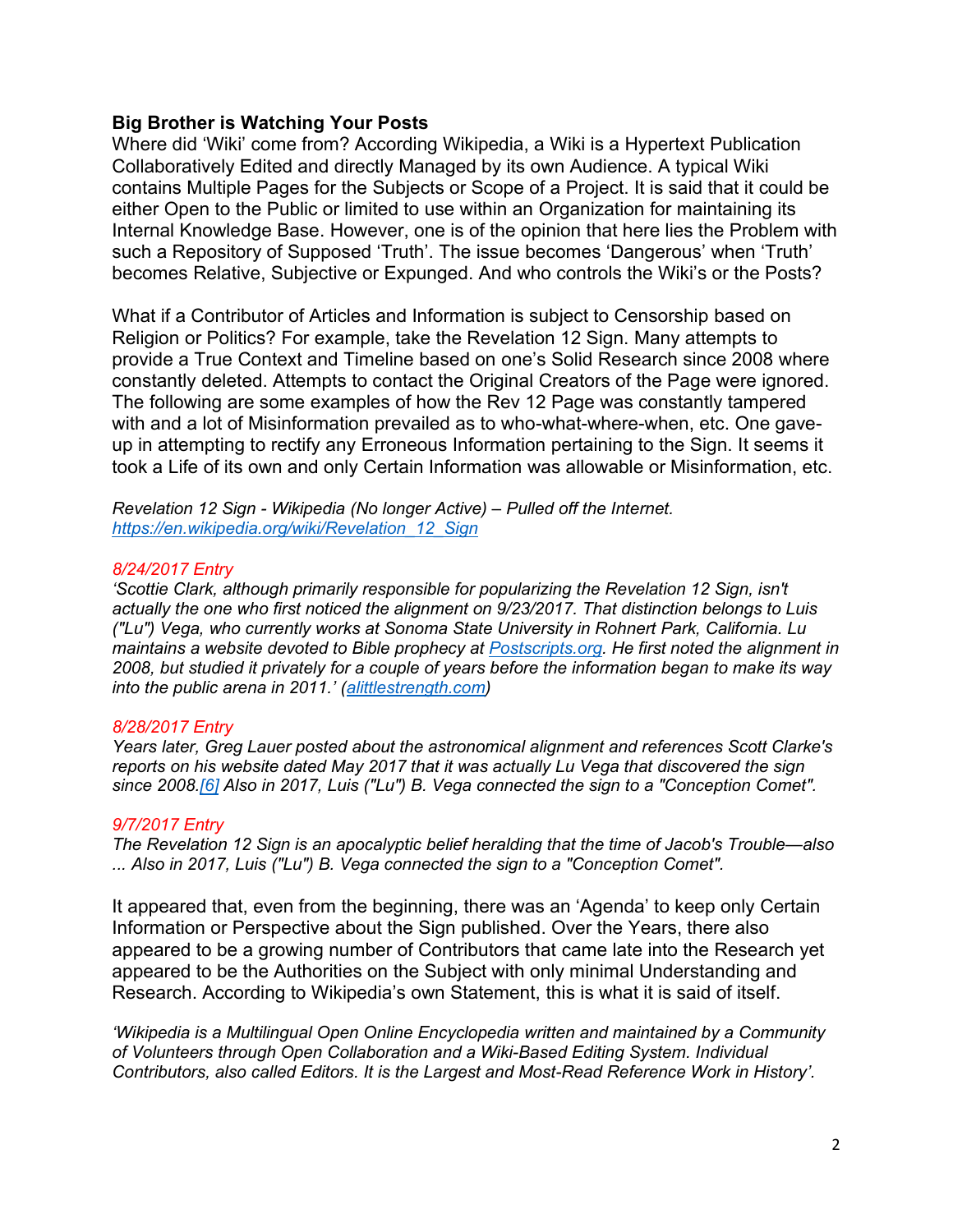## **Rapture Phobia**

Although all that is stated from Wikipedia about Wikipedia is true, Wikipedia has gone the way of Globalist Censorship Agenda in the Age of Deception. Information is not about Posting or Writing about the Truth, but what 'Appears' to be the Truth. Some may argue, 'It is just Wikipedia', it is not the Encyclopedia Britannica'. True. But there is a current Information War that is being waged against what is the Truth. But the issue is 'Reach' and just how many People around the World use Wikipedia for their 'Truth'. Consider that in just 1 Month, there are over 2 Billion Hits to the Site worldwide. That is 2/8 or 25%. of the Total Human Population on Planet Earth.

It is then an issue of, 'He who Controls Wikipedia, Controls the World through Information'. Many in the End Times Watcher Community, centered around the Theme of the Revelation 12 Sign, will not be shocked. But perhaps those Detractors that wished the Sign would have gone away, have now received their Wish and Desire. One has tried to use the Wikipedia Internal Search Engine. All Terms, related to the Revelation 12 Sign come back empty.

#### *Wikipedia does not have an article with this exact name. Please [search for September 23, 2017](https://en.wikipedia.org/w/index.php?search=September+23%2C+2017+star+sign+prophecy&title=Special%3ASearch&fulltext=1)  [Star Sign Prophecy in Wikipedia](https://en.wikipedia.org/w/index.php?search=September+23%2C+2017+star+sign+prophecy&title=Special%3ASearch&fulltext=1) to check for alternative titles or spellings.*

But what is so menacing about Information about the Revelation Sign? Why Censor a 'Has Been' Sign? It is an issue of pushing a Managed Information Agenda. But, presently, Wikipedia has entirely Scrubbed the Revelation 12 Sign Main Landing Page and any subsequent Articles or References, citing 'The Revelations 12 Sign Prophecy'. Apparently, the Site was taken-down sometime in December of 2021, but the actual deletion could have been in 2022. The Reason why one can, at least Cite a 2021 Date is that it is the Last Time the Site was Captured by the Internet Archive Way Back Machine Website. It is a Cataloging Service of the entire Internet that began in 1996. What is odd though, is that the Archive Log since 2017 seems to also be Scrubbed. The only Catalog and Citing of the Wikipedia Webpage capture was in December of 2021. One would ask, why such a Drastic Deletion of the Revelation 12 Sign Prophecy?

It is a Pre-Emptive Action. One suspects because of what the Sign Insinuated. At the core is the Theme of the Rapture. It means, perhaps that the Rapture is that close to occur. And when the People left behind will be asking, 'What Happened'? The Pages in Wikipedia that normally most People now tend to use as a 'go-to' for Information, superficially, are all gone. Why would this Action be taken, if such a Celestial Sign was that Insignificant or Inconsequential? Because it is not. Why the deliberate take-down? The Revelation 12 Sign did have its share of Controversy and none more than in the very Community that professed to be Watchers of the End Times. Or perhaps of those that refused to believe or did not like what the Sign implied, the Rapture, put on Notice. Obviously, the actual Rapture event did not occur on September 23, 2017. Many were led astray in thinking that just because the Sign alluded to a Rapture, and even using the very Word for it, 'Harpazo', many were disappointed and disillusioned that the Rapture did not occur. However, this Astronomical Sign, that appeared to Align itself with the Motifs found in the Book of Revelation 12 woke-up a lot of Sleeping Saints within the whole wide-world Body of Christ.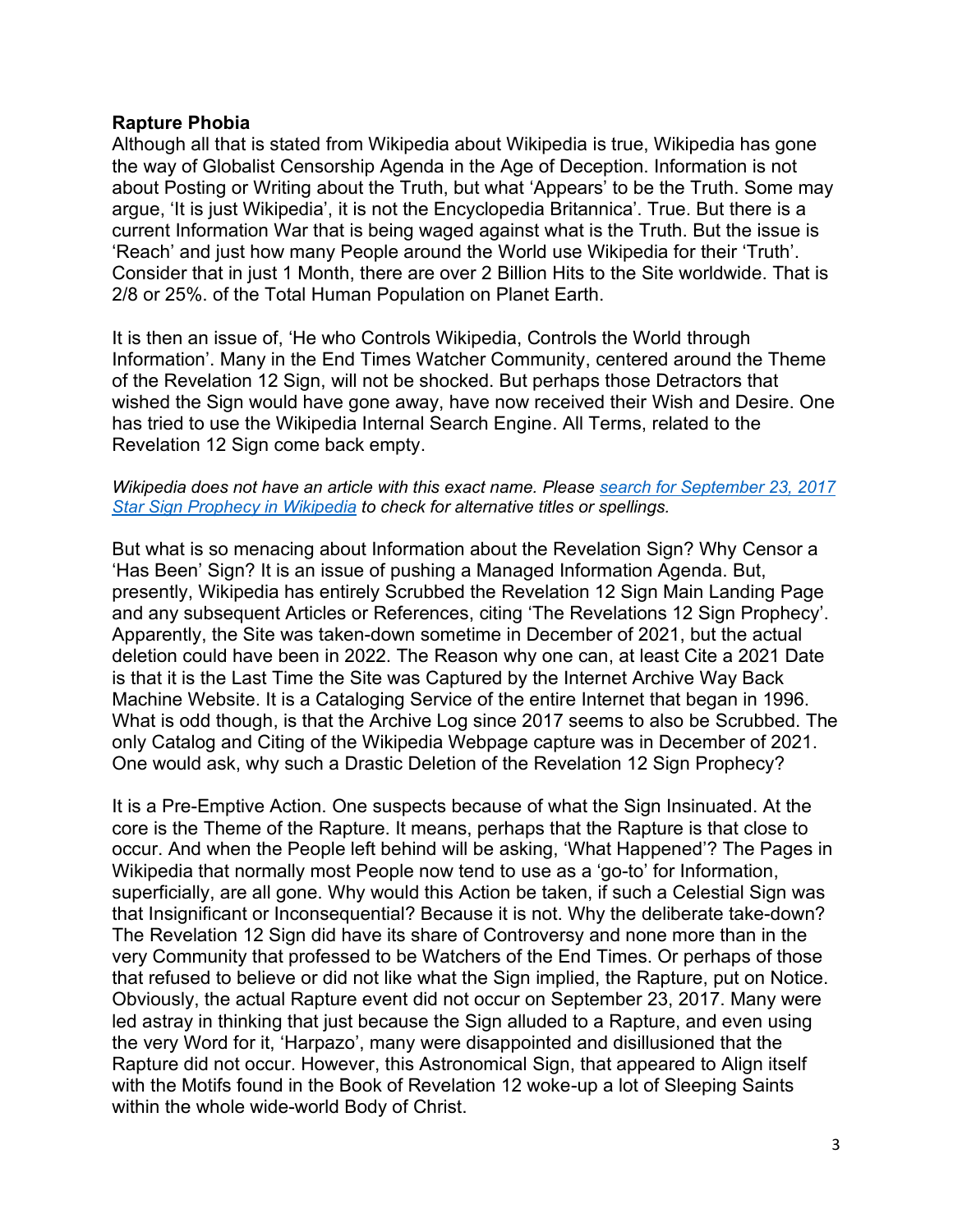## **Is the Rapture that Close?**

If anyone is interested in perhaps attempting to Re-Create the Page, good luck. One suspects that any Subsequent Attempts will not be allowed. And this again is a Tell-Tale Sign of just how Powerful the Sign really was and is and will be. This to mean what? Again, that the Rapture, that the Sign alludes to is about to occur.

What better Time than now to 'Pull the Plug' as it has been about so much Information that the Luciferian Globalists does not desire the Masses to have. As mentioned, even all other Sources that linked or mentioned the Revelation 12 Sign have had their Links disengaged. One example is from an excerpt of an Unsealed.org Posting.

#### *Unsealed World News*

*In September 2016 a number of Major Publications including the [Los Angeles Times](https://en.wikipedia.org/wiki/Los_Angeles_Times)[,\[5\]](https://en.wikipedia.org/wiki/Unsealed_World_News#cite_note-Los_Angeles_Times_22September2016-5) and [AOL News](https://en.wikipedia.org/wiki/AOL_News)[\[6\]](https://en.wikipedia.org/wiki/Unsealed_World_News#cite_note-AOL_News_6September2016-6) reported that Unsealed was predicting that the End of the World would occur in August 2017 due to a Solar Eclipse, and the [Revelation 12 Sign Prophecy.](https://en.wikipedia.org/w/index.php?title=Revelation_12_sign_prophecy&action=edit&redlink=1) Unsealed responded to the accusations saying that they "actually believe the World will never End.["\[7\]](https://en.wikipedia.org/wiki/Unsealed_World_News#cite_note-Unsealed_World_News_7September2016-7)[\[8\]](https://en.wikipedia.org/wiki/Unsealed_World_News#cite_note-8)*

As one of the Original Researches of the Sign, one has compiled a Personal Webpage of this specific Research that began in 2008. Who am I? One has written more on the subject of the Revelation 12 Sign than most, with over 40 Articles, 60+ Charts and a Book, entitled, The Virgo Sign. All this Information and the Book are free to download and Achieve. It may come in handy to help explain what will happen after the Rapture and how it was tied to the Astronomical Sign that occurred on September 23, 2017.

And for those that wish to attempt in reformulating the Landing Page on Wikipedia, the Following is what has been saved, as of December 2021. It can be a good starting point. There are other Pages Online that have 'Mirrored' the Original Wikipedia Page. But again, having the Pages all Scrubbed, and so deep that they also deleted any Reference Links, is unbelievable. Presently, there is a Mirrored Wikipedia Page of the Revelation 12 Sign. It is from [www.everybodywiki.com.](http://www.everybodywiki.com/)

It was last Edited on December 15, 2021. This Date might have coincided with the Take-Down of the Page from Wikipedia as the Link no longer works. The posting in the EveryBodyWiki Page has the Last Version just before it was Scrubbed in Wikipedia. Its entirety will be posted here in this Article, 'For the Record' of it. It is not that there are no other Websites Online that feature Information and Research about the Revelation 12 Sign. But the point is that all other Sources and Sites will follow the way of Wikipedia.

But the Page in Wikipedia, as mentioned was the 'Go-To' Page for Millions of People around the World. Although the Sign that occurred, Astronomically on September 23, 2017 has come and gone, it still Echoes the Message of a Rapture. How so? Consider that as the World is spiraling out-of-Control, into an Orchestrated Chaos, it is for the Globalist 'New Order' to emerge. And Key is controlling Information and what gets disseminated. With the Internet and Increasing Access to it, Information has truly Increased, as foretold it would be by the Prophet Daniel. And in so doing, that is in itself a Sign that one is living in the Last Days. And that the Revelation 12 Sign, pointing to a Rapture event will be removing the 'Bride of Christ' from off the Face of the Planet.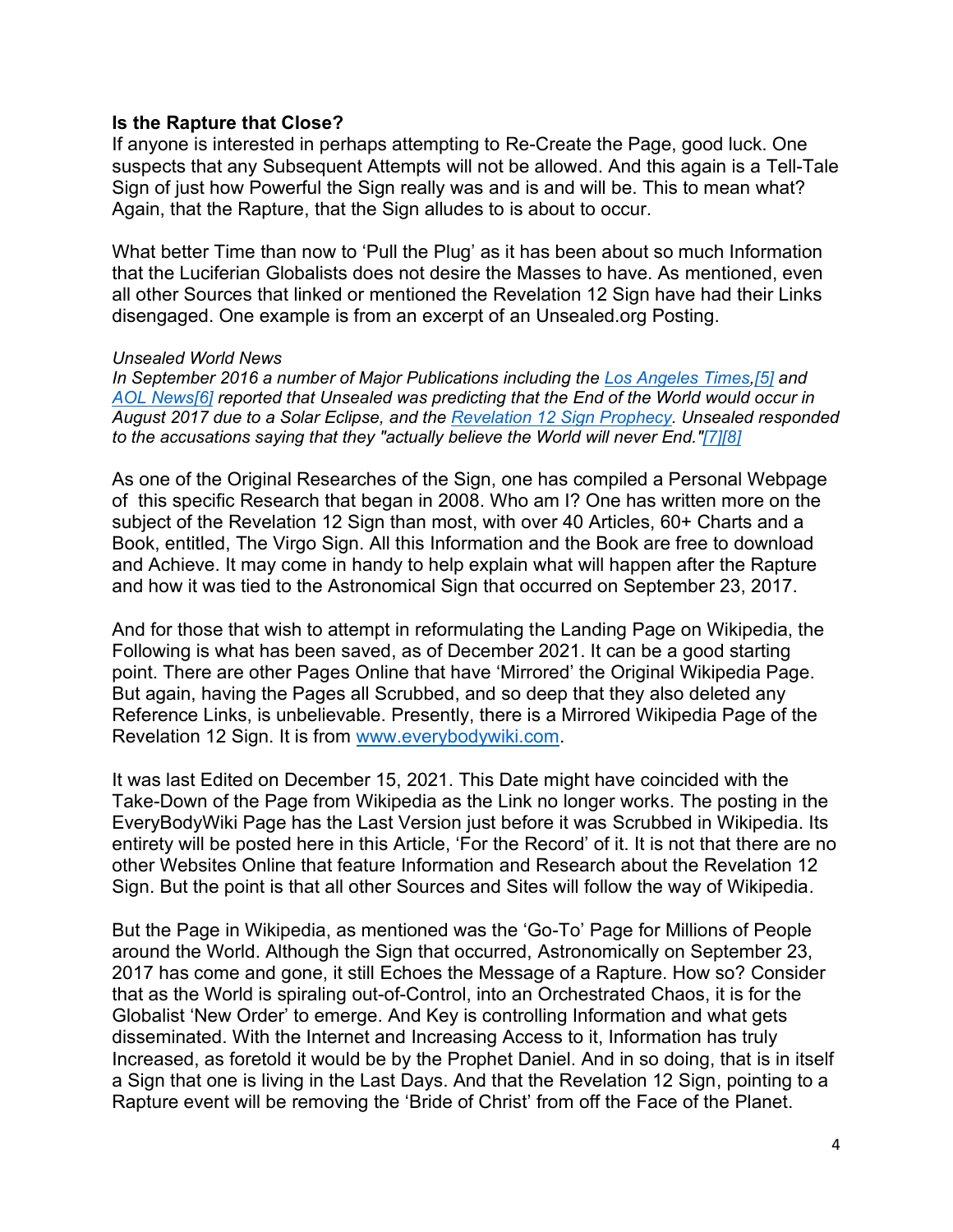**Internet Archive**

Way Back Machine Wikipedia Page

September 23, 2017 Star Sign Prophecy [https://web.archive.org/web/20211221114259/https://en.wikipedia.org/wiki/September\\_2](https://web.archive.org/web/20211221114259/https:/en.wikipedia.org/wiki/September_23,_2017_star_sign_prophecy) [3,\\_2017\\_star\\_sign\\_prophecy](https://web.archive.org/web/20211221114259/https:/en.wikipedia.org/wiki/September_23,_2017_star_sign_prophecy)

# **September 23, 2017 Star Sign Prophecy**

 $\mathcal{L}_\text{max}$  , and the set of the set of the set of the set of the set of the set of the set of the set of the set of the set of the set of the set of the set of the set of the set of the set of the set of the set of the

*Some of this Article's Listed Sources may not be reliable. Please help this Article by looking for better, more Reliable Sources. Unreliable Citations may be Challenged or Deleted. (August 2017) (Learn how and when to remove this Template Message)*

The September 23, 2017 star sign prophecy, also referred to as the Revelation 12 sign by adherents is an apocalyptic belief that an astronomical alignment on September 23, 2017 fulfilled the concept known as the Woman of the Apocalypse that appears in the first two verses of Revelation 12. This date coincided with the Autumnal equinox and the end of the Catholic September Ember Days. This theory, promoted by some Christians, starting on YouTube in 2011, and Christian news organizations such as Unsealed World News, proposed that a literal fulfillment of the prophecy made in the Book of Revelation 12:1-2[1] occurred on this date over Jerusalem.

The passage in the Book of Revelation 12:1-3 describes "a woman clothed with sun, with the moon under her feet and a crown of twelve stars on her head. She was pregnant and cried out in pain as she was about to give birth." (NIV).[2] People who hold this theory believe that an astronomical alignment involving the constellations Virgo and Leo, the sun, moon, and planets Mercury, Mars, Venus, and Jupiter that occurred in September 2017 fulfilled this prophecy word-for-word.[3][4][5]

The sign is also known as the Woman of the Apocalypse. Some of the most common Christian interpretations of this passage interpret the woman as Mary or ancient Israel, the man child as the incarnate Jesus and the child (Greek: teknon) being the Body of Christ, and the woman's other offspring as the Church that forms during the tribulation.[2] Revelation 12:6 describes a consequent duration of 1260 days. Proponents of this idea claim that it ended on March 6, 2021.

## **Overview**

On April 7, 2011, William Tapley's channel ThirdEagleBooks published the first video about the alignment entitled "Stellarium" giving the 2017 date of the great sign and explaining how the planetary alignment that year matched the text of Revelation 12 better than a 2011 alignments, which he said three earlier videos from other people had mentioned.[5] A few months later, on July 30, 2011, Scott Clarke from ERF Ministries posted a video on YouTube describing the alignment.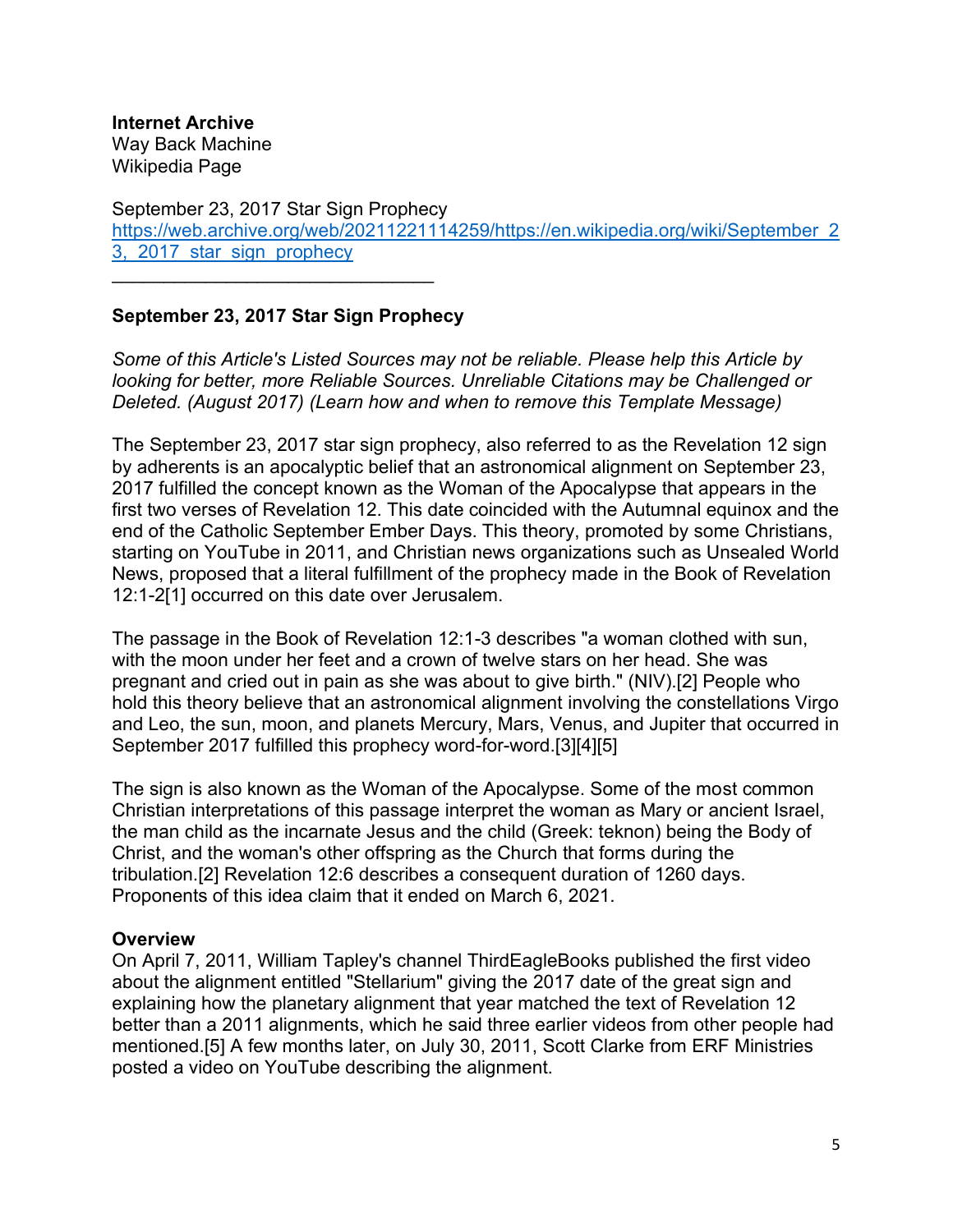During 2011, Scott Clarke continued to popularize the alignment on YouTube. On December 10, 2012, Unsealed World News suggested that the purported sign might be connected to the rapture of the Church.[6] Also in 2017, Luis B. Vega connected the sign to a "Conception Comet".[7] The Apocalypse of John describes "a woman clothed with the sun, with the moon under her feet and a crown of twelve stars on her head." Proponents of the Revelation 12 Sign say that the woman represents the constellation Virgo and the crown of twelve stars represents the nine stars of the constellation Leo in conjunction with Mercury, Mars, and Venus.

In the computer program Stellarium, Leo has nine stars connected to it.[8] The moon appears to be under the "feet" of the constellation Virgo in September 2017 and the sun will be passing through the constellation, which proponents interpret as the woman being "clothed with the sun".[4] The second verse of the twelfth chapter of John's Apocalypse goes on to say that the woman "was pregnant and cried out in pain as she was about to give birth."

Some people suggest this will be fulfilled because the planet Jupiter will be traversing the constellation after having undergone apparent retrograde motion after entering what they perceive to be Virgo's "womb" around November 20, 2016.[9] Jupiter exits the lower part of the "womb" 42 weeks later, which is the approximate length of a human gestation (normal gestation periods lasting from 37 to 42 weeks). It was also discovered that the apparent retrograde of Jupiter in the womb of Virgo was preceded by C/2017 E1 (Comet Borisov) which is being called the Conception Comet.

This comet traveled from the loins of the constellation Leo to the womb of the constellation Virgo on November 17, 2016,[9] just before the entrance of Jupiter into the womb. Some proponents of the Revelation 12 Sign are suggesting that this comet represented the divine insemination of the woman, which subsequently produced the male child (Jupiter). This will be the comet's only trip through our solar system as it is not a solar orbital. The complete astronomical alignment occurred on September 23, 2017, over Jerusalem.[3][4]

The Revelation 12 Sign may have coincided with the High Holy Day of Rosh Hashanah on the Jewish calendar, which is also called the Feast of Trumpets. The Feast of Trumpets is the first of the Fall Feasts and its timing is traditionally based on the visibility of the new moon,[10] which in 2017 began on the evening of September 20 and ended on the evening of the 22nd .[11] Rosh Hashanah is the Jewish New Year celebration, in this case marking the end of the year 5777 (sometimes abbreviated to the significant number 777) and the beginning of 5778.

Interpretations of Revelation 12 vary, but the general consensus of those who promoted this theory was that the September 2017 alignment was the Great Sign which is described in this passage of Scripture: that the woman represents the nation of Israel, which they believe is about to enter into a multi-year period of Tribulation, and the male child represents the global Church, which might be raptured to Heaven before the Tribulation period begins according to Revelation 12:5.[12]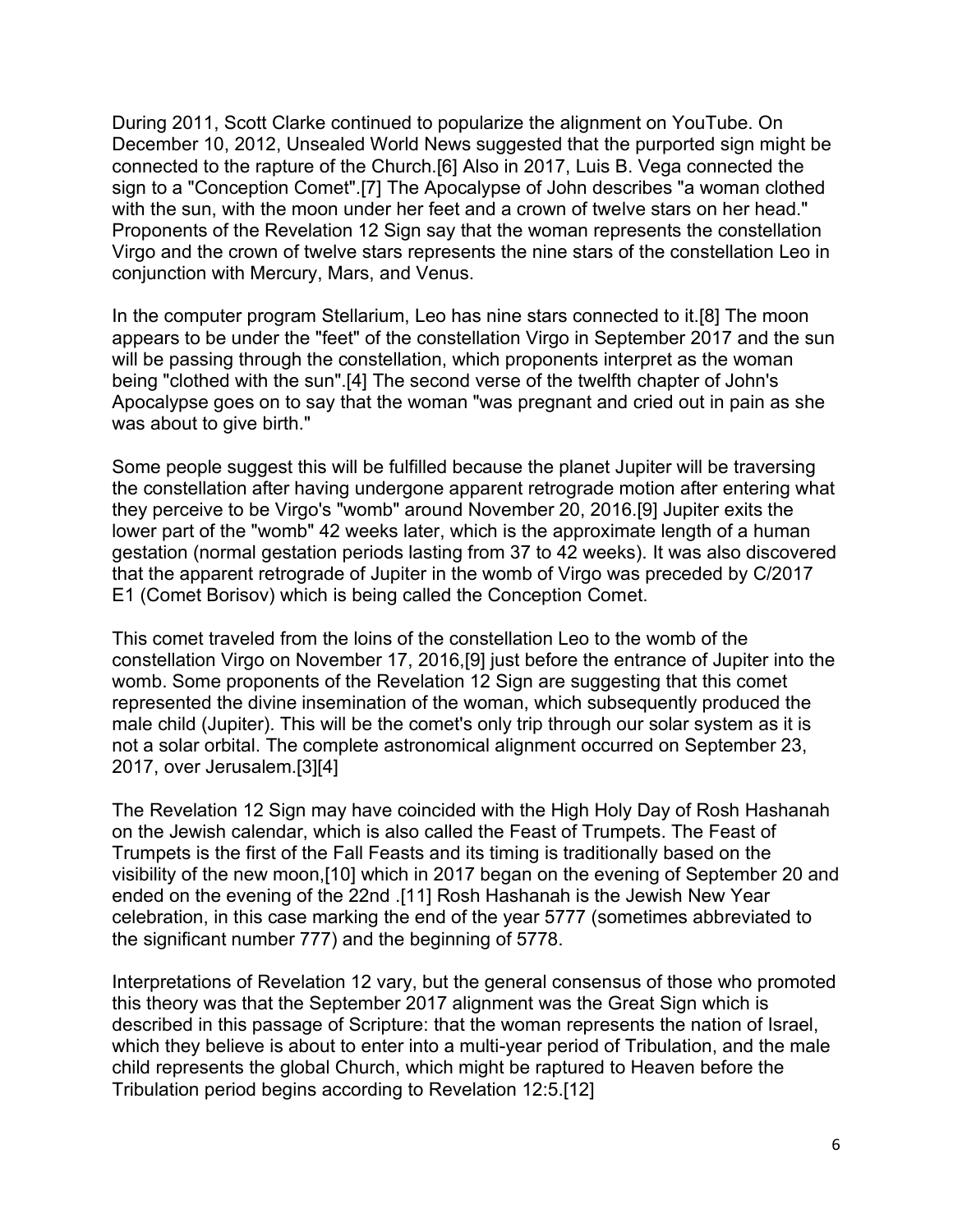Many proponents say that in order for people to escape before this impending judgment on the world and be "raptured", they must accept that the Christian Messiah Jesus Christ died for their sins, rose again, and is the only means of being reconciled to God. These views are shared by all of the major proponents of the Revelation 12 Sign Prophecy.[4][3][13][14][15] See Brenda Weltner on YouTube for further teaching regarding the Revelation 12 sign as the start of Daniel's final week, the last 7 years prior to the return of Christ to rule the world. The 23rd September 2017 was also the date of the 'Filial Correction' of Pope Francis.[16]

## **Media Attention and Criticism**

The theory has received media attention including from The Washington Post,[3] and The Boston Globe,[17]

An AT&T original documentary, The Sign, explored the intersections of science, religion, and history behind the debate over the astronomical event and Revelation 12. It aired on Audience on September 14, 2017.[18]

Critics include Answers in Genesis author Dr. Danny Faulkner,[19] Christian author Joel Richardson,[20] Jan Markell from Olive Tree Ministries,[21] Christian bible prophecy author Craig C. White,[22] Christian blogger and author Tim McHyde.[23] and The Catholic Astronomer.[24]

A number of critics have offered rebuttals of the purported sign. Some make arguments based on astronomy, such as that the astronomical event is not unique or is only astrology. Examples of rebuttals include Faulkner's statement that "Jupiter appears in the part of Virgo corresponding to her womb, along with the sun in Virgo and the moon at her feet for a day or two every 12 years or so",[25]

Many of these critics also criticize the idea on a theological grounds. Examples include Craig C. White's statement that "the Apostle John says that 'there appeared a great wonder in heaven'. He doesn't say 'there will be a great wonder in heaven'. He doesn't tell us to 'look for a great wonder in heaven'."[22]

Tim McHyde directed his criticism towards a video by Scott Clarke. He wrote: "Clarke's theory, like all invented prophecy theories, depends on taking a verse out of its context and re-purposing it to serve some new theory. When you ignore the context of a verse, you are set up to misinterpret it. That's how you turn a solid reliable Bible prophecy into an unreliable quasi-biblical man-made prophecy interpretation."[23]

Unsealed World News responded to criticisms by simply reiterating their belief.[26][27][28]

Christopher M. Graney on EarthSky criticized the alignment, arguing that it has happened 4 times in the last thousand years.[29]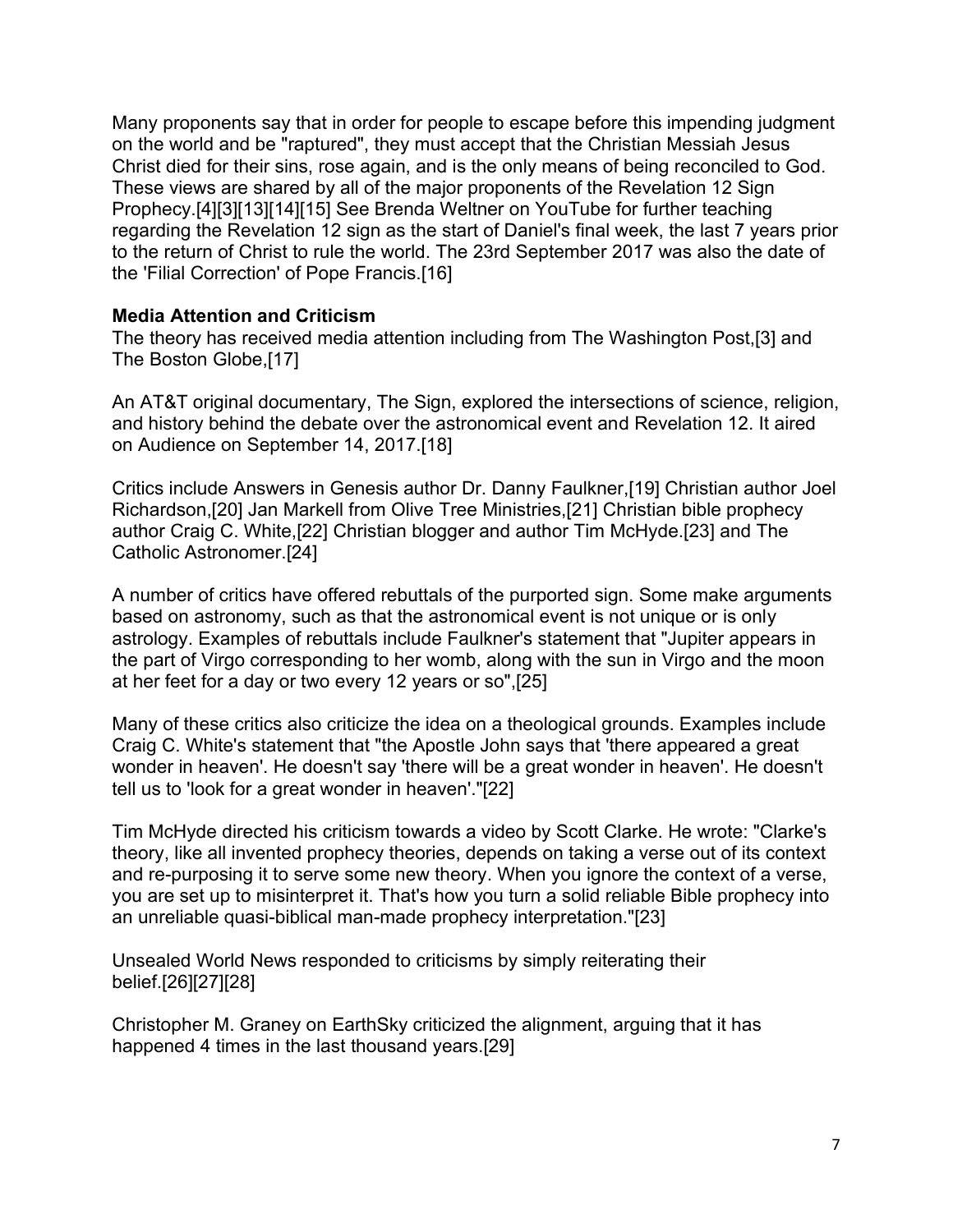## **See Also**

Blood moon prophecy

Unfulfilled Christian religious predictions

David Meade, a conspiracy theorist who also predicted an apocalyptic event on September 23.

## **References**

• "Bible Gateway passage: Revelation 12:1-2 - ,King James Version". Bible Gateway. Retrieved 22 August 2017.

• • Saunder, Rev. William. "Woman Clothed with the Sun", Arlington Catholic Herald, 2004. Catholic Education Resource Center. Retrieved July 6, 2011 Archived July 13, 2013, at the Wayback Machine • • Julie Zauzmer (March 15, 2017). "The first solar eclipse to cross America in 99 years is coming. To

some, it's an act of God". The Washington Post. Retrieved June 16, 2017.

• • "The Revelation 12 Sign Compendium". Unsealed World News. January 11, 2017. Retrieved June 16, 2017.

• • William Tapley (April 7, 2011). "Stellarium". YouTube. Retrieved July 29, 2017.

• • "God's Calendar: A Shocking Story". Unsealed World News. December 10, 2012. Retrieved June 16, 2017.

• • Lauer, Greg (May 2017). "The Exit Sign". A Little Strength. Retrieved 25 August 2017.

• • Dr. Danny R. Faulkner (May 1, 2017). "What Will Happen on September 23, 2017?". Answers in Genesis. Retrieved June 16, 2017.

• • "Revelation 12 sign - Conception Comet C/2017 E1". www.fivedoves.com. Retrieved 2017-09-20. • • "The Temple Institute: Rosh HaShana in the Holy Temple: The Late Arrival of a Witness". Retrieved 2017-07-29.

• • "September, 2017 - Jewish Calendar". Retrieved 2017-07-29.

• • "Bible Gateway passage: Revelation 12:5 - King James Version". Bible Gateway. 22 August 2017.

• • Daniel Matson (February 4, 2017). "Revelation 12 – The Sign for Israel". Signs of the End. Retrieved June 18, 2017.

• • Scott Clarke. "About Salvation - Get Washed Clean!". ERF Ministries. Retrieved June 18, 2017.

• • "Revelation 12 Sign". Revelation 12 Daily. Retrieved June 18, 2017.

• • See Correctio filialis de haeresibus propagatis

• • Alex Beam (June 19, 2017). "It's the end of the world as we know it — again". The Boston Globe. Retrieved June 19, 2017.

• • "AT&T AUDIENCE Network Premieres Documentary Film "The Sign" on Sept. 14 at 8 p.m." AT&T Newsroom (Press release). September 6, 2017.

• • Dr. Danny R. Faulkner (May 1, 2017). "What Will Happen on September 23, 2017?". Answers in Genesis. Retrieved June 16, 2017.

• • Joel Richardson (February 13, 2017). "THE FALSE SIGN OF SEPTEMBER 23, 2017". Joelstrumpet.com. Retrieved June 16, 2017.

• • Jan Markell (May 13, 2017). "It Could Happen Today". Olive Tree Ministries. June 16, 2017.

• • Craig C. White. "Biblical Signs in the Sky? September 23, 2017". Revelation 12 sign – September 23 Rapture: The child in Revelation 12 is Jesus not the Church. Retrieved August 14, 2017.

• • Tim McHyde. "What The September, 2017 Revelation 12 Sign Tells Us". Retrieved August 15, 2017.

• • Christopher Graney (January 25, 2017). "Biblical Signs in the Sky? September 23, 2017". The

Catholic Astronomer. Retrieved June 16, 2017.

• • Dr. Danny R. Faulkner (May 1, 2017). "What Will Happen on September 23, 2017?". Answers in Genesis. Retrieved July 3, 2017.

• • "Why The Revelation 12 Sign Can't Be Debunked". Unsealed World News. August 1, 2017. Retrieved August 25, 2017.

• • "A Defense Of The Revelation 12 Sign And Its Connection To The Rapture". Unsealed World News. February 14, 2017. Retrieved June 16, 2017.

• • "The Celestial C-Section". Unsealed World News. January 11, 2017. Retrieved May 5, 2017.

• "Biblical signs in the sky on September 23, 2017? | Astronomy Essentials | EarthSky". 23 September 2017.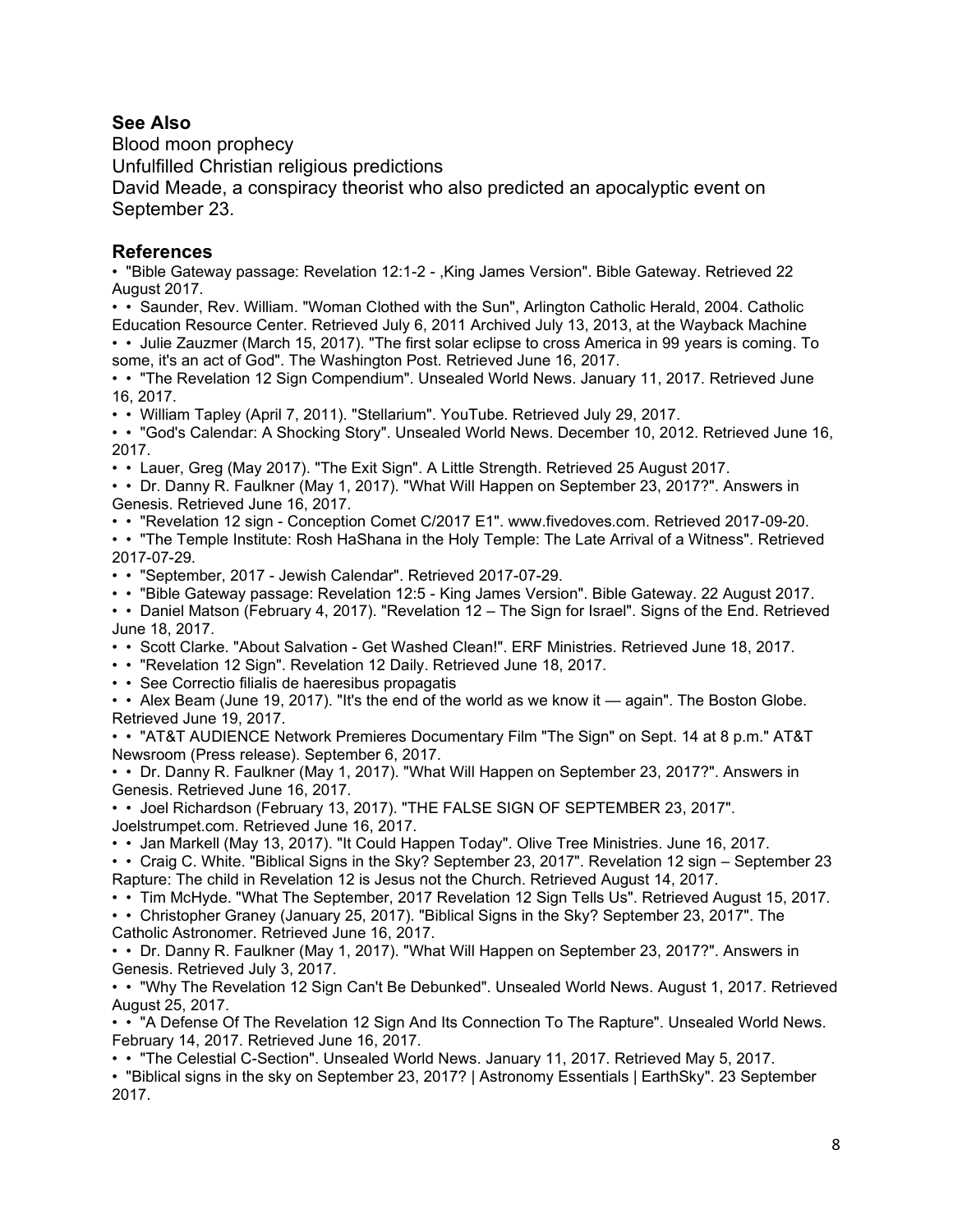## **Further Reading**

Broome, Jamison (2017). The Final Harbinger: Countdown to Rosh Hashanah 2017 and the Sign of Revelation 12. Revelation 12 Ministries. ISBN 9780692885321

Matson, Daniel (2015). Israel: The Handwriting in the Heavens. Joy Publishing. ISBN 978-0-939513-09-3.

Prinsloo, Jaco (2016). God's Roadmap to the End. Smashwords. ISBN 9781311009227.

Moser, Phil (2017). The Revelation 12 Sign. Archway Publishing. ISBN 9781480847200.

Vega, Luis (2016). The Great Sign of Virgo. Lulu Publishing.

*This Article "September 23, 2017 Star Sign Prophecy" is from Wikipedia. The List of its authors can be seen in its historical and/or the Page Edithistory: September 23, 2017 Star Sign Prophecy. Articles copied from Draft Namespace on Wikipedia could be seen on the Draft Namespace of Wikipedia and not main one. [https://en.everybodywiki.com/September\\_23,\\_2017\\_star\\_sign\\_prophecy](https://en.everybodywiki.com/September_23,_2017_star_sign_prophecy)*

The following are Free Links to Download, while one can of Information, Articles, Charts regarding the Revelation 12 Sign Phenomena. The Research goes as far back as 2008. One suspects that such Sites that one has will one Day also be pulled-down along with any other type of End Times, Bible Study Materials and the Bible itself.

## **Revelation 12 Resources Pages**

 $\mathcal{L}_\text{max}$  , and the contract of the contract of the contract of the contract of the contract of the contract of the contract of the contract of the contract of the contract of the contract of the contract of the contr

<https://www.postscripts.org/revelation-12-sign.html>

## **Charts: Over 60**

<https://onedrive.live.com/?id=F18D5BF95B5644F2%216602&cid=F18D5BF95B5644F2>

## **Articles: Over 40**

<https://onedrive.live.com/?id=F18D5BF95B5644F2%216646&cid=F18D5BF95B5644F2>

## **Bible Code: 1**

<https://onedrive.live.com/?id=F18D5BF95B5644F2%217234&cid=F18D5BF95B5644F2>

### **Book**

## **The Virgo Sign – Free to Download**

[https://onedrive.live.com/?cid=F18D5BF95B5644F2&id=F18D5BF95B5644F2%216698](https://onedrive.live.com/?cid=F18D5BF95B5644F2&id=F18D5BF95B5644F2%216698&parId=F18D5BF95B5644F2%216153&o=OneUp) [&parId=F18D5BF95B5644F2%216153&o=OneUp](https://onedrive.live.com/?cid=F18D5BF95B5644F2&id=F18D5BF95B5644F2%216698&parId=F18D5BF95B5644F2%216153&o=OneUp)

## **Order Hard Copy at Amazon**

<https://www.amazon.com/dp/1716360773?tag=nice04f-20&linkCode=ogi&th=1&psc=1>